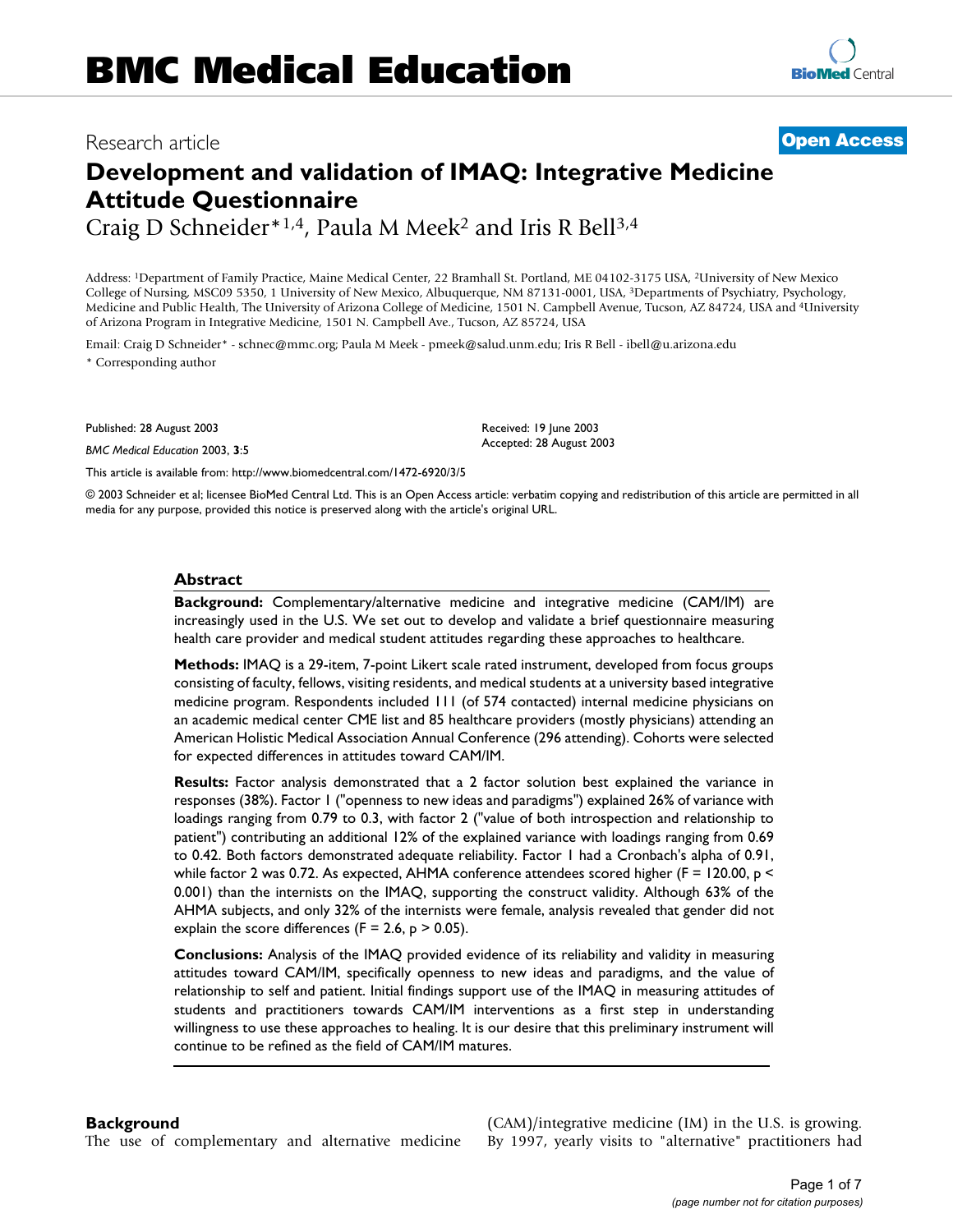increased to 629 million visits, exceeding total visits to all primary care physicians [1]. Estimated expenditures for alternative medicine professional services rose 45.2% between 1990 and 1997 and were conservatively estimated at \$27 billion out-of-pocket, surpassing the 1997 out-of-pocket expenditures for all U.S. hospitalizations [1]. Usage of CAM/IM does not appear to be confined to any well-circumscribed socioeconomic group, and is common in underserved populations [2]. Most US medical schools now offer course work addressing CAM/IM [3]. In several studies, medical students consistently expressed interest in gaining more exposure to these health care approaches [4,5]. The preliminary data indicate these curricular changes affect not only knowledge of CAM, but also medical student attitudes toward CAM [6].

The Consortium of Academic Health Centers for Integrative Medicine, representing top level medical educators in the U.S., expects to establish programs of integrative medicine in 20% of US medical schools within the next few years [7]. It is important to clarify the definitions of CAM and IM. The Cochrane Collaboration defines CAM as "a broad domain of healing resources that encompasses all health systems, modalities, and practices and their accompanying theories and beliefs, other than those intrinsic to the politically dominant health system of a particular society or culture in a given historical period. CAM includes all such practices and ideas self-defined by their users as preventing or treating illness or promoting health and well-being. Boundaries within CAM and between the CAM domain and that of the dominant system are not always sharp or fixed" [8]. Although integrative medicine often includes CAM, IM also encompasses a philosophical model focused on prevention, wellness, and healing that goes beyond simply inserting CAM modalities into the conventional, disease-focused model of medicine [9]. IM operates from the premise that a primary responsibility of practitioners is prevention, and that whenever possible, simple, safe, cost-effective treatments should precede more invasive, risky, expensive ones. A humanistic, relationship-centered, partnership approach to care is adopted. IM practitioners emphasize providing hope, education and therapeutic approaches that match an individual's world-view. Thus, IM focuses on wellness in both patient and provider at biological, psychological, social, and spiritual levels while integrating the safest and most effective of conventional and CAM therapies. IM posits a synergistic effect of such a holistic approach that fosters healing.

Despite growing interest and increasing availability of course work in CAM at most US medical schools, research to date has not yet examined practitioner and medical student attitudes toward CAM and IM in particular using validated instruments. Our goal was to develop a reliable,

psychometrically sound self-report questionnaire capable of measuring healthcare provider and student IM values, to provide educators with a useful tool for sensibly implementing, evaluating, and revising curricula in CAM/IM. Attitude is one critical component shaping the way that medical students will ultimately practice medicine [10]. Despite the close relationship between CAM/IM, the purpose of this questionnaire is to assess IM in particular.

# **Methods**

A project approval form was submitted to the University of Arizona IRB Human Subjects Committee and received exemption from full review.

# *Item Development and Content Validity*

The first step in IMAQ development involved focus groups consisting of faculty, fellows, visiting residents, and medical students working or training at a university based program in integrative medicine. Participants scored each proposed item and recommended modifications or elimination by systematic review resulting in numerical estimation [11]. Domain identification was first performed by conducting a literature review using the term "integrative medicine" and searching Medline, PsychInfo, AMED. Domains derived from the nascent literature in the field of integrative medicine [12], and included concepts such as:

Innate healing ability of the body

Role of placebo in healthcare

Clinical importance of intuition

Provision of hope to patients

Healing as distinct from curing or fixing

Relationship-centered/Patient-oriented care

Role of spirituality of patients and practitioners

End-of-life care as an opportunity for healing

Significance of physician self-exploration (personal growth) and modeling of healthy lifestyles for patients

Synergy and additive nature of using multiple medical systems

Usefulness of evidence beyond RCT

Indications and risks of representative alternative therapies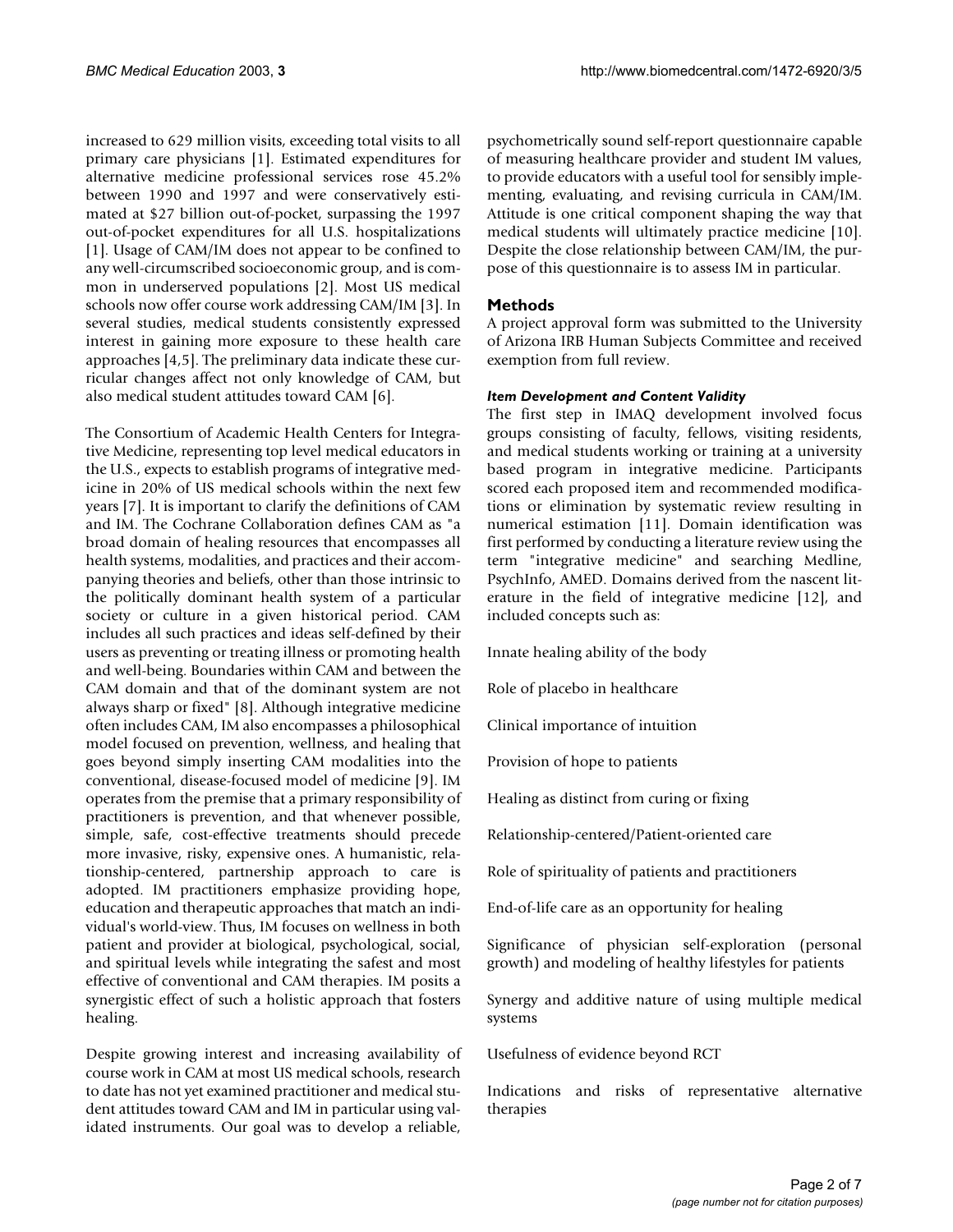Importance of lifestyle counseling (nutrition, physical activity, mind/body techniques)

In the next step, two of the authors (IRB and CDS) then generated items to capture these themes. For judgmentquantification the items were again presented to the same focus groups. Participants scored each item for concordance or lack there of with the values of IM and determined whether or not the concordant items were essential. They rated content relevance using a 4-point Likert-type scale where  $1 =$  irrelevant,  $2 =$  unable to assess relevance without item revision, 3 = relevant but needs minor alteration and 4 = very relevant and succinct. After further revision, the same focus groups reevaluated the resulting items for content validity. This process was repeated until all items received a ranking of 3 or higher.

# *Reliability and Validity Testing*

#### *Subject Eligibility*

Eligible subjects were health care providers able to speak and read English. All subjects were at least 18 years old and provided consent by the return of the questionnaires while participating in the AHMA conference or via mail.

A heterogeneous sample of subjects was recruited from two sources. Subjects were either health care professionals (primarily physicians n = 153) at the 2000 annual conference of the American Holistic Medical Association (AHMA) or physicians on a continuing medical education roster (a university-sponsored CME program) identifying themselves as general internists. The rationale for subject selection was the expected difference in the groups' attitudes regarding CAM/IM. All participants had either attended or requested information about regarding conferences held in the state of Arizona.

### *Instrument*

### *Integrative Medicine Attitude Questionnaire*

The Integrative Medicine Attitude Questionnaire (IMAQ) was designed as a brief (33 items) questionnaire that measures health care provider attitudes regarding IM cross-sectionally and over time. The IMAQ uses a modified Likert format and a seven-point scale (Appendix 1– see Additional file 1). Participants absolutely agreeing with a "positive" statement, or absolutely disagreeing with a "negative" statement, were given scores of "7." Conversely, those participants absolutely disagreeing with a "positive" statement or absolutely agreeing with a "negative" statement received scores of "1." A total "integrative medicine attitude" score is created by summing the responses to each item (about half of the items are reverse coded).

# **Results**

#### *Recruitment Procedures*

In the summer, 2000, questionnaires were distributed at an AHMA conference where 296 were in attendance. Enrollee roster listed 154 as MD/DO, 4 as PA, 1 as FNP. Only these health care practitioners were asked to complete the questionnaire. Despite the enrollee roster, and our requests, the IMAQ was also completed by other nurses  $(n = 5)$ , medical students  $(n = 12)$  and physician assistants ( $n = 5$ ). Twenty-eight percent of the total attendees (85) completed and returned the questionnaire (to a lock-box). Because there was no suitable concurrent local conference to capture our other desired cohort, questionnaires were mailed to 564 internists on the CME list (Of 574 on list, 10 were residing outside of the U.S. and were not contacted, 28 were returned address unknown). The mailing included the same instructions explaining the purpose of the study, consent form, and stamped, addressed return envelope. Twenty-percent of these were completed and returned. Demographics included gender, profession, and year completing professional school, and percentage of practice dealing with alternative and conventional medical care.

### *Sample Demographics*

Seven-percent of the surveys completed were not usable due to missing data leaving a total of 196. The typical subject completed their professional training in 1979, and stated that their practice consisted of approximately 80% conventional medical care. Gender differed significantly by recruitment method ( $\chi^2$  = 18.9, p < .05). That is, more females were obtained through recruitment at the AHMA conference than through the CME list mailing to internists (63% vs. 32%). AHMA attendees represented 42 states, and CME list internists represented 43 states and the District of Columbia. On all other demographic information, there were not any significant differences in the sample.

### *Initial Instrument testing*

The majority (93%) of subjects completed all thirty-three items. The mean total score was 177.90 (SD 24.71) out of a possible high score of 231. The overall mean score for scale items was 5.39 and ranged from 3.90 to 6.54, with individual items mean scores displayed in Table [1.](#page-3-0) Examination of the item means and standard deviations revealed that three items (4, 8, 9) demonstrated a potential floor effect while five items (16, 21, 22, 26, 33) a potential ceiling effect. These items were further evaluated relative to their relationship with the total scale and the other items during the internal consistency evaluation.

### *Reliability*

Internal consistency reliability of the IMAQ was examined by computing item-to-item correlations and Cronbach's alpha. The mean item to item correlation was .21 and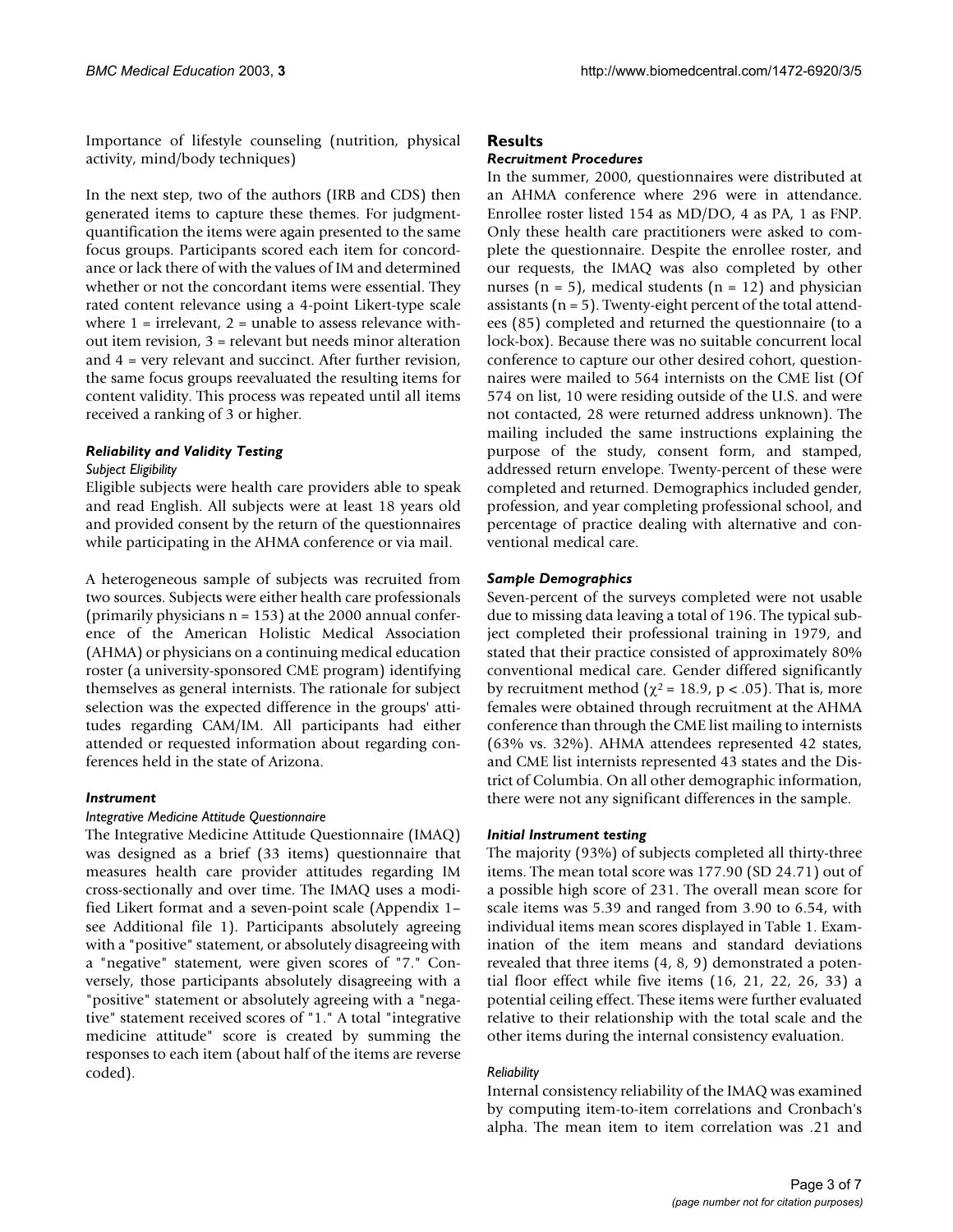| Item                     | Mean (sd)   | $r_{ii}$ | $\alpha$ |
|--------------------------|-------------|----------|----------|
| $\overline{\phantom{a}}$ | 3.97 (1.82) | 0.49     | 0.89     |
| $\overline{\mathbf{c}}$  | 3.86 (1.90) | 0.38     | 0.89     |
| 3                        | 4.96 (1.88) | 0.51     | 0.89     |
| 4                        | 1.98(1.88)  | 0.03     | 0.90     |
| 5.                       | 3.37(2.00)  | 0.64     | 0.89     |
| 6                        | 3.86 (1.73) | 0.37     | 0.89     |
| 7                        | 2.24(1.49)  | 0.45     | 0.89     |
| 8                        | 1.64(1.10)  | 0.54     | 0.89     |
| 9                        | 1.85(1.37)  | 0.51     | 0.89     |
| $\overline{10}$          | 5.90 (1.70) | 0.51     | 0.89     |
| $\mathbf{H}$             | 2.02(1.28)  | 0.49     | 0.89     |
| 12                       | 2.28 (1.78) | 0.69     | 0.89     |
| 13                       | 5.57(1.42)  | 0.55     | 0.89     |
| 4                        | 2.75(1.91)  | 0.64     | 0.89     |
| 15                       | 5.88 (1.23) | 0.25     | 0.89     |
| 16                       | 6.07(1.25)  | 0.32     | 0.89     |
| 17                       | 4.34 (1.79) | 0.55     | 0.89     |
| 18                       | 2.06(1.40)  | 0.46     | 0.89     |
| 19.                      | 3.12(1.73)  | 0.61     | 0.89     |
| 20.                      | 5.33 (1.38) | 0.43     | 0.89     |
| 21                       | 6.55(0.68)  | 0.28     | 0.89     |
| 22                       | 6.12(1.06)  | 0.26     | 0.89     |
| 23                       | 5.87 (1.30) | 0.20     | 0.90     |
| 24                       | 3.78(1.61)  | $-0.09$  | 0.90     |
| 25.                      | 5.82 (1.36) | 0.33     | 0.89     |
| 26.                      | 6.10(1.16)  | 0.30     | 0.89     |
| 27                       | 3.20(2.01)  | 0.76     | 0.88     |
| 28                       | 5.07(1.64)  | 0.61     | 0.89     |
| 29                       | 2.52(1.63)  | 0.52     | 0.89     |
| 30                       | 5.56 (1.54) | 0.32     | 0.89     |
| 31                       | 3.94(2.00)  | 0.10     | 0.90     |
| 32                       | 4.74 (2.09) | 0.74     | 0.88     |
| 33                       | 6.04(1.16)  | 0.47     | 0.89     |

<span id="page-3-0"></span>

| Table 1: Item statistics; mean, standard deviations (sd), item to total scale correlation ( $r_{\rm ii}$ ) and Cronbach's Alpha if item removed ( $\alpha$ ) |  |
|--------------------------------------------------------------------------------------------------------------------------------------------------------------|--|
| from the scale.                                                                                                                                              |  |

ranged from –.32 to .67. Due to the nature of the subscales proposed, several negative item-to-item correlations were expected and found to be present, but did not appear to severely impact the total Cronbach's alpha (.89). Only two items (4, 24) would have improved the Cronbach's alpha value if they were eliminated from the analysis. Item 4 (*Providing patient education in lifestyle modification is an inappropriate use of physician time*) had only 3 item to item correlations that were above the mean none of which were above .28 and also had demonstrated a potential floor effect. Item 24 (*Alternative methods of healing are equally effective whether applied within the context of their respective healing systems or as isolated tools within conventional medicine*-reverse coded) while not demonstrating a potential floor or ceiling effect, did have extremely low item to item correlation with only two above .20. Consequently, both of these items were dropped from the scale and further analysis. Test-retest reliability evaluations are critical when the goal of the tool is to measure change overtime but we decided to confine our examination to internal consistency estimates initially as it was not considered advisable to administer the tool repeatedly prior to further refinement.

#### *Factorial Validity/Convergent Validity*

The thirty-one items were subjected to factor analysis to examine the factorial validity of the scale using principal component extraction and varimax rotation using an Eigen value over one as the criteria. The assumption underlying item development was the creation of sufficient items to cover each concept revealed during domain identification, but the major approach to factor analysis in this study was exploratory, to determine the underlying structure. More than one factor was obtained with the initial factor analysis run, but the solution obtained did not conceptually fit with the proposed domains and many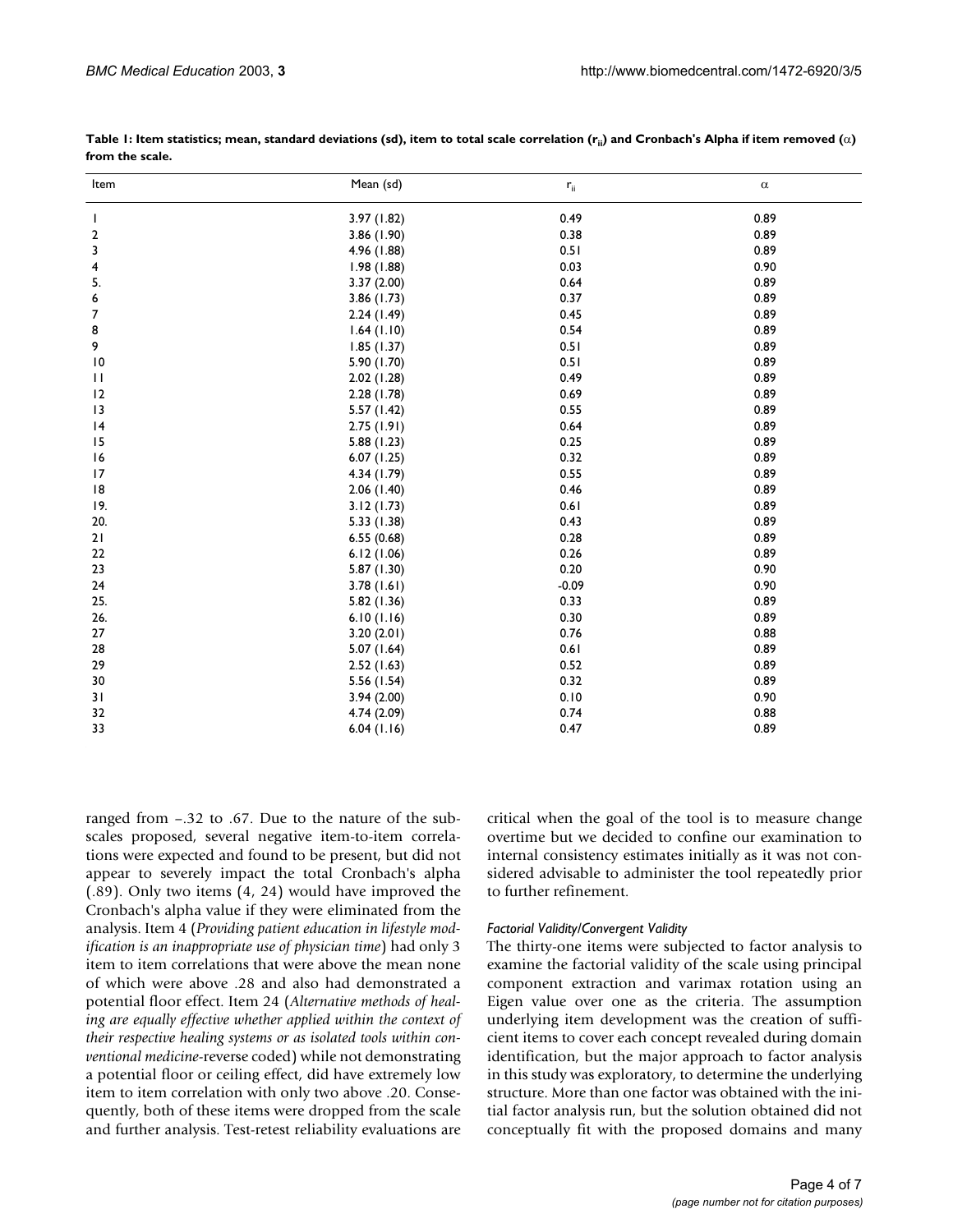#### <span id="page-4-0"></span>**Table 2: Factor variance explained, Eigen value, and item factor loadings for the final solution**

| Item                                                                                                                                                                                                                                             | <b>Factor</b><br>Loadings | Variance<br>explained |
|--------------------------------------------------------------------------------------------------------------------------------------------------------------------------------------------------------------------------------------------------|---------------------------|-----------------------|
| <b>Factor 1: Openness</b>                                                                                                                                                                                                                        |                           | 26%                   |
| It is ethical for physicians to recommend therapies to patients that involve the use of subtle energy fields in and around<br>the body for medical purposes (i.e. Reiki, Healing touch, Therapeutic touch, etc.)                                 | 0.79                      |                       |
| Physicians should avoid recommending botanical medicines based on observations of long-term use in other cultures and<br>systems of healing, because such evidence is not based on large randomized controlled trials.                           | 0.78                      |                       |
| Physicians should warn patients to avoid using botanical medicines (herbs) and dietary supplements until they have<br>undergone rigorous testing such as is required for any pharmaceutical drug                                                 | 0.74                      |                       |
| Massage therapy often makes patients "feel" better temporarily, but does not lead to objective improvement in long-<br>term outcomes for patients                                                                                                | 0.73                      |                       |
| Healing is not possible when a disease is incurable                                                                                                                                                                                              | 0.73                      |                       |
| Therapeutic touch has been completely discredited as a healing modality                                                                                                                                                                          | 0.70                      |                       |
| It is irresponsible for physicians to recommend acupuncture to patients with conditions like chemotherapy-related<br>nausea and vomiting or headache                                                                                             | 0.66                      |                       |
| The physician's role is primarily to promote the health and healing of the physical body                                                                                                                                                         | 0.65                      |                       |
| Information obtained by research methods other than randomized controlled trials has little value to physicians                                                                                                                                  | 0.61                      |                       |
| The spiritual beliefs and practices of patients play no important role in healing                                                                                                                                                                | 0.59                      |                       |
| It is not desirable for a physician to take therapeutic advantage of the placebo effect                                                                                                                                                          | 0.57                      |                       |
| Chiropractic is a valuable method for resolving a wide variety of musculoskeletal problems                                                                                                                                                       | 0.57                      |                       |
| A patient is healed when the underlying pathological processes are corrected or controlled                                                                                                                                                       | 0.52                      |                       |
| Patients whose physicians are knowledgeable of multiple medical systems and complementary and alternative practices,<br>in addition to conventional medicine, do better than those whose physicians are only familiar with conventional medicine | 0.52                      |                       |
| The spiritual beliefs and practices of physicians play no important role in healing                                                                                                                                                              | 0.49                      |                       |
| Physicians knowledgeable of multiple medical systems and complementary and alternative practices, in addition to<br>conventional medicine, generate improved patient satisfaction                                                                | 0.48                      |                       |
| End of life care should be valued as an opportunity for physicians to help patients heal profoundly                                                                                                                                              | 0.47                      |                       |
| The physician's role is primarily to treat disease, not to address personal change and growth of patients                                                                                                                                        | 0.44                      |                       |
| It is appropriate for physicians to use intuition as a major factor in determining appropriate therapies for patients                                                                                                                            | 0.42                      |                       |
| The physician's role is primarily to promote the health and healing of the physical body                                                                                                                                                         | 0.41                      |                       |
| The innate healing capacity of patients often determines the outcome of the case regardless of treatment interventions                                                                                                                           | 0.36                      |                       |
| <b>Factor2: Relationships</b>                                                                                                                                                                                                                    |                           | 12%                   |
| Physicians who strive to understand themselves generate improved patient satisfaction                                                                                                                                                            | 0.69                      |                       |
| A strong relationship between patient and physician is an extremely valuable therapeutic intervention that leads to<br>improved outcomes                                                                                                         | 0.65                      |                       |
| Physicians who model a balanced lifestyle (i.e. Attending to their own health, social, family and spiritual needs, as well as<br>interests beyond medicine) generate improved patient satisfaction                                               | 0.62<br>0.56              |                       |
| Counseling on nutrition should be a major role of the physician towards the prevention of chronic disease                                                                                                                                        |                           |                       |
| Quality of life measures are of equal importance as disease specific outcomes in research                                                                                                                                                        |                           |                       |
| Physicians who strive to understand themselves provide better care than those who do not.                                                                                                                                                        |                           |                       |
| Physicians should be prepared to answer patient's questions regarding the safety, efficacy, and proper usage of<br>commonly used botanical medicines such as Saw Palmetto, St. John's Wort, Valerian, et                                         | 0.42                      |                       |
| Instilling hope in patients is a physician's duty                                                                                                                                                                                                | 0.42                      |                       |

items cross-loaded on more than one factor. Further examination of the items and the structure, revealed that a two factor solution made the most conceptual sense and explained an acceptable amount of variance (38%) in the responses. Two additional items (30– *In non-emergent situations it is generally preferable to try interventions believed to be effective and known to have minimal side effects, prior to using those known to be effective but that have significant side effects*; & 31– *Patients whose physicians model a balanced lifestyle (i.e. Attending to their own health, social, family and spiritual needs, as well as interests beyond medicine) tend to do no* *better than those whose physicians' lives revolve primarily around their work*.-reverse code) were eliminated due to cross-loadings and lack of conceptual clarity.

The final solution accepted demonstrated good factor loading on both factors (Table [2\)](#page-4-0). The first factor was made up of 20 items with factor loadings of .36 to .79, which explained 26% of the variance. Factor two consisted of the remaining eleven items explaining an additional 12% of the variance. Examination of the items revealed that factor one was a combination of items that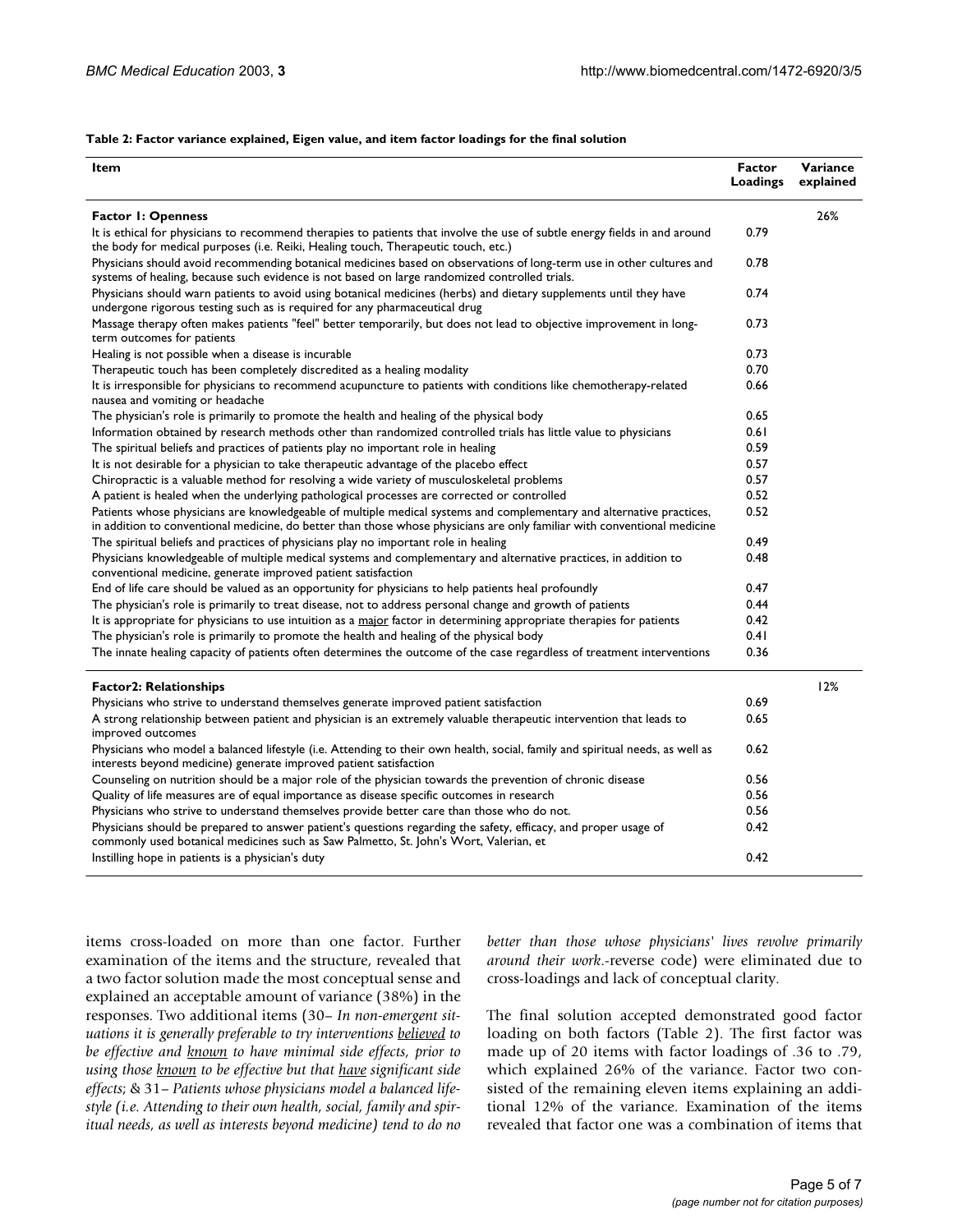helped appraise openness to new ideas and paradigms and thus was labeled "openness." Factor two items were concerned with the value of health professional's introspective relationships, and the interactions between patients and their providers, and thus was labeled "relationship." Using the results of this exploratory factorial analysis further testing was carried out to determine reliability and validity of the proposed two factors.

# *Revised Instrument Testing*

### *Reliability*

The  $\alpha$  was recomputed on the revised total scale and the newly formed subscales with marginal improvement to .92 on the total scale and .91 on factor on the openness scale. The relationship subscale which had the fewest items did have an acceptable reliability (.72), but it was considerably lower than the total score alpha. Based on the reliability results further testing was indicated as to the validity of the newly formed subscales.

# *Discriminant Validity*

Further examination of the validity of the 29 item IMAQ was conducted by examining the ability of the instrument to discriminate between two groups with presumed differences in attitude toward CAM/IM. We selected AHMA conference attendees as a group clearly open to CAM/IM and a group of general internists from an academic medical center CME list as the group presumably less open to these values. It was anticipated that differences would be seen in all the scores but that there would be a greater difference between the two groups on total score and the openness subscale.

As expected, the total IMAQ score for the AHMA conference attendees was significantly ( $t = 12.05$ , df = 191,  $p <$ .001) higher (194, SD 19) than for the CME list internists (160, SD 20). As mentioned earlier in the discussion of the sample 63% of the AHMA subjects were female, while only 32% of the internists were. Consequently, to determine the potential influence of gender on the openness and relationship subscales of the IMAQ, gender was used as a factor in the analysis. A  $2 \times 2$  ANOVA was run looking for both the main effect of conference attendance and gender but also looking for an interactive effect that potentially would influence responses to the IMAQ. As expected, AHMA conference attendees scored higher demonstrating more "openness" than the internists and ANOVA demonstrated significance (F = 42.27, 189, p < .001) supporting the construct discriminate validity. ANOVA analysis demonstrated that gender did not explain the differences between the groups either as a main effect (F = 3.20,  $p > .05$ ) or as an interaction with type of conference attended ( $F = .27$ ,  $p > .05$ ). The same pattern of results was seen for the relationship subscale.

# **Discussion**

The final 29-item form of the IMAQ was found to be reliable and valid. The items demonstrated good internal consistency with the relationship subscale lower than that of the total score and openness subscale, but at an acceptable level for a new instrument. Further evaluation of the IMAQ will be expected to refine this subscale and increase the α. The two-factor solution explained an acceptable level of variance especially considering the nature of the concept, attitudes towards use of CAM and integrative medicine. Given the diverse definitions and broad range of techniques available, it would be difficult for a single brief instrument to explain more variance in response. The IMAQ and its subscales were able to discriminate between those reasonably expected to be more open to integrative approaches (AHMA conference attendees) and a group of presumably less open, conventional internal medicine practitioners, demonstrating construct validity.

Given these findings, the IMAQ can be considered a valid instrument to determine differences in attitudes towards CAM/IM. Few instruments that attempt to measure attitudes have evaluated criterion validity, which seeks to establish the predictive and concurrent relationship of the instrument to an established criterion (gold standard). At this point no gold standard or well-established criterion exists for attitudes concerning alternative therapies and integrative medicine. Consequently, neither convergent or discriminant criterion validity were used to evaluate validity in the testing of the IMAQ.

Other issues in this validation study include the difference in recruitment procedures for the AHMA and conventional CME group samples. Replication studies should include more uniform sampling methods for all participants. Another potential limitation is the generalizability of the definition of IM used to generate items for this questionnaire. This tool is a preliminary instrument that will continue to evolve and be refined as research and education in the field of CAM/IM matures.

Nonetheless these initial findings support the use of the IMAQ in measuring attitudes of students and practitioners towards CAM/IM interventions as a first step in understanding willingness to use these approaches to healing. An instrument such as the IMAQ may serve educators in their attempts to evaluate, assess and adjust the impact of curricular interventions on attitudes toward CAM/integrative medicine.

Further testing is required to examine responsiveness (extent to which the instrument can detect change). At issue is whether these attitudes can be considered a changeable trait.